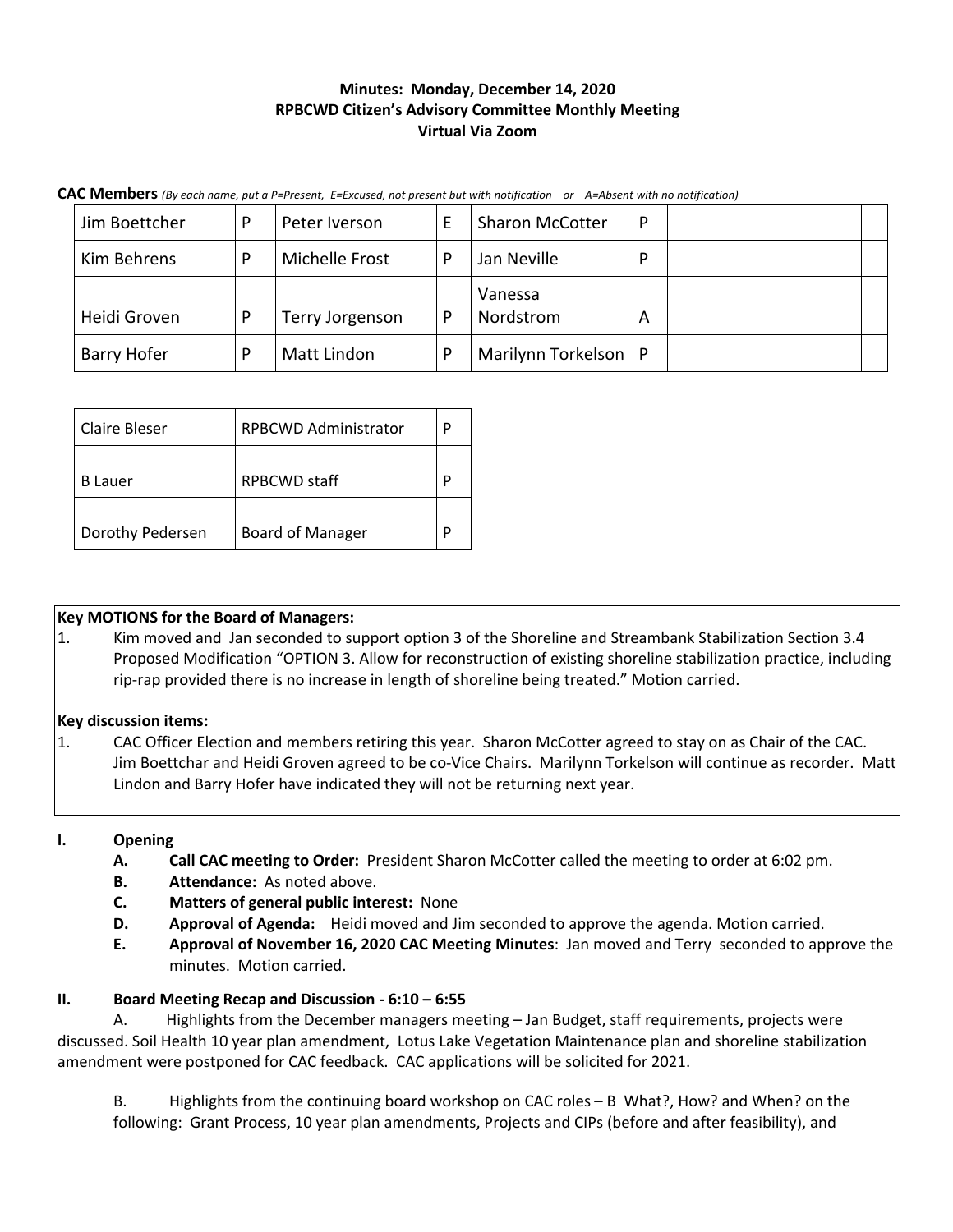Education and Outreach Strategies. Our feedback will be relayed back to the BOM via CAC meeting minutes, written reports, and/or have CAC members present at the following BOM meeting.

- C. Details about the three requests from the Board of Managers Terry
	- 1. Shoreland and Streambank Stabilization Rule: Terry proposes that shoreline repair that is already riprapped but does not comply with current standards will be handled under maintenance if not increasing length or going from natural to rip rapped even if soil is disturbed to do so. They will still have to submit a plan that is compliant with Rule F section 3. It just won't require the same rigor to prove they need riprap.
	- 2. **Lotus Lake Vegetation Management Plan** Alum treatment for internal load control has been conducted and it has been treated for invasive curly leaf pondweed. How is native plant ecology? Is there an overall water management plan that addresses plants as well as fish ecosystems.
	- 3. Soil Health Amendment to 10 year plan to be discussed next month.
- D. Questions from CAC and/or highlights (if needed) Claire what MAWD resolutions were passed?:
	- 1. wakeboarding restrictions passed
	- 2. pesticide ban did not pass
	- 3. groundwater conservation passed
	- 4. soil health resolution passed

**III. Learning Presentation – DEI (Diversity, Equity, Inclusion) – B 6:55-7:30** Diversity is a quantitative measure. Inclusion qualitative measure-everyone can be their full and authentic self. Equity not everyone starts from the same place because of historical legacy and current realities of oppression and prejudice that marginalized communities experience.

## **IV. Program and Project Updates; Staff Engagement with CAC; CAC Business – 7:25 – 8:25**

- **A.** MAWD conference Highlights from Heidi and Marilynn
- **B.** Confirm CAC members for 2021 2-year terms who is not returning? Matt and Berry are resigning from CAC, all others present tonight are willing to return. Pete plans to return eventually too. Heidi asks how we are going to address diversity on CAC? Application period will close Jan 15 and applicants reviewed at the Feb BOM meeting. Existing returning members do not have to reapply. New members will likely join CAC for our Feb mtg.
- **C.** CAC officer election for 2021; job descriptions are on our shared Google Drive. Sharon remains chair, Heidi & Jim to be co Vice Chairs, Marilynn to remain recorder.
- **D.** Determined meeting dates for January CAC meeting in lieu of Martin Luther King Day (January 18<sup>th</sup>) and February CAC meeting in lieu of Presidents Day (February  $15<sup>th</sup>$ ). January 25<sup>th</sup> and February 22<sup>nd</sup> were proposed as the alternates. Marilynn made a motion to approve alternate dates and Heidi seconded. Motion carried.

## **E. 2021 Calendars**

**A.** District calendar (dates and topics) is put together in January